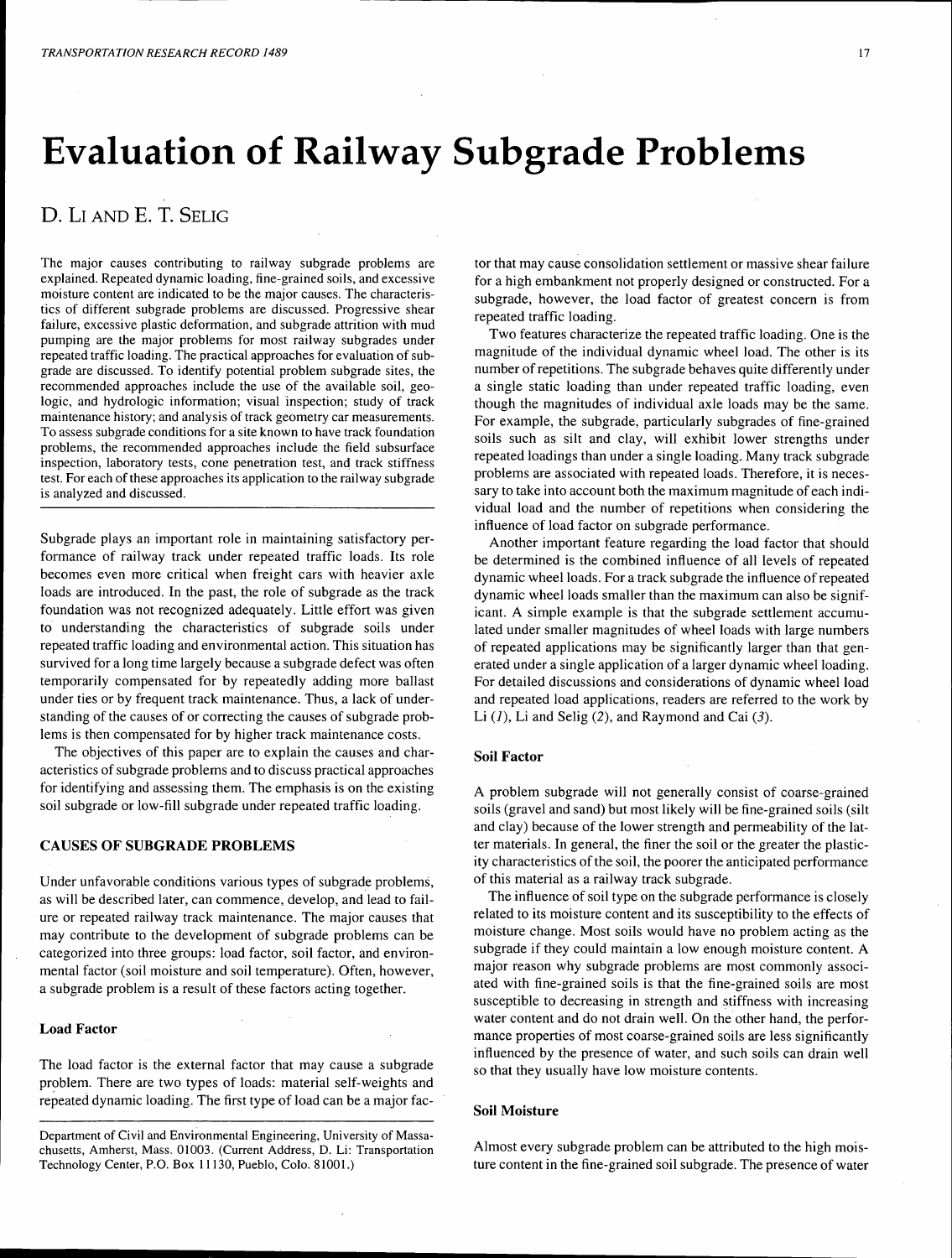in the subgrade can reduce the strength and stiffness of subgrade soils dramatically. If a subgrade maintains low enough moisture content throughout the year and if it is assumed that the ballast and subballast layers are properly graded and sufficiently thick, the subgrade should not be the cause of the need for excessive maintenance.

A subgrade may become wet or saturated by the infiltration of water from the surface or from groundwater. According to experience gained from work on highways  $(4)$  the major factor influencing the moisture content of the subgrade is the groundwater if the water table is within approximately 6.1 m (20 ft) of the surface. However, for a subgrade in which the water table is greater than 6.1 m deep, the moisture content in the upper part of the subgrade is determined primarily by seasonal variation caused by rainfall, drying conditions, and soil suction.

The duration of water contact with a subgrade soil may make a large difference in the resulting strength of the soil. A clay subgrade exposed to the air with occasional rain showers and dry periods may stay strong, whereas a subgrade covered by ballast and subballast (which cuts off evaporation) may get weak. The ballast and subballast allow water to penetrate, but they do not allow it to evaporate. As a result a subgrade that is not free-draining invariably can be saturated.

#### Soil Temperature

Soil temperature is of concern when it causes cycles of freezing and thawing. Under certain combinations of temperature, soil suction, soil permeability, and availability of water, ice lenses will form when the soil freezes, causing ground heave. When the soil thaws again excess water from the ice lens will cause weakening of the soil.

#### CHARACTERISTICS OF SUBGRADE PROBLEMS

Subgrade problems can be divided into three groups in terms of their major causes. The first group includes those problems primarily caused by repeated traffic loading. The second group includes those problems primarily caused by the weight of the track structure, subgrade, and train. The third group includes those problems primarily caused by the environmental factors such as freezing soil temperature and changing soil moisture content. In general, the traffic load-induced subgrade problems occur at shallower depths in the subgrade. The environmental subgrade problems also occur at shallower depths or occur at the surfaces of subgrade slopes. The weight-induced subgrade problems caused by the track structure, subgrade, and train, on the other hand, involve massive movement of the subgrade soils and are generally more deep-seated in nature.

Table I summarizes the subgrade problems, their causes, and their features that were categorized. The first four types are primarily caused by repeated traffic loading. The second two types are those mainly caused by the weight of the train, track, and subgrade. The last four types are those related to environmental factors. The following provides a detailed discussion of the first three types of subgrade problems, that is, those major problems for an existing low-fill subgrade under repeated traffic loading.

#### Progressive Shear Failure

Progressive shear failure is the plastic flow of the soil caused by overstressing at the subgrade surface by the repeated loading. The subgrade soil gradually squeezes outward and upward following the path of least resistance. This type of failure is illustrated in Figure 1 (5) and has been observed in both revenue service tracks and the FAST test track in the United States. This is primarily a problem with fine-grained soils, particularly those with a high clay content. Such soils soften as their moisture content increases and reduce in strength because of remolding and the development of increased pore water pressure from repeated loading.

As shown in Figure 1 heave of material at the track side is matched by a corresponding depression beneath the track. This depression is reflected at the surface as a depression in the track substructure, which is corrected by the addition of ballast beneath the ties. The addition of more ballast results in an increase in ballast depth and a corresponding reduction in soil stress at the subgrade level, which tends to improve subgrade stability. However, the depression traps water, which tends to cancel the potential improvement. Therefore, only adding more ballast without correcting the distorted subgrade surface configuration to provide drainage will not correct the stability problem caused by the progressive shear failure.

#### Excessive Plastic Deformation

Although progressive shear failure is accompanied by progressive shear deformation in the subgrade, excessive plastic deformation is classified here as a separate type of subgrade problem. It includes not only the vertical component of progressive shear deformation but also the vertical deformation caused by progressive compaction and consolidation of subgrade soils under repeated traffic loads.

The development of cumulative plastic deformation in the subgrade is a function of the repeated loading. The plastic deformation produced by a single axle load is essentially negligible under normal conditions. However, the plastic deformation in the subgrade may accumulate to such a significant level with repeated load applications that it can severely affect the performance of the track. Moreover, the development of plastic deformation is usually nonuniform along and across the track. Hence, excessive plastic deformation can lead to unacceptable track geometry change.

The development of excessive plastic deformation is more rapid for a newly constructed subgrade and for a cohesive soil subgrade with access to water. In the latter case, with the same mechanism as that for the progressive shear failure, when a depression at the subgrade surface occurs, it collects water, causing an increased softening of the subgrade near the depression. With repeated loading the clay squeezes out and the underlying clay in tum softens; thus, the depression deepens and the ridges of soft subgrade material collect around the pocket, which forms a larger water-filled pocket.

To offset the loss of track elevation caused by the excessive plastic deformation in the subgrade, more ballast material generally must be added to the track, which results in an increased depth of ballast material. When ballast continues to replace the subgrade soil and as it is repeatedly added under the ties, a severe manifestation of accumulated subgrade plastic deformation, termed *baUast pocket,* can form. Figures 2(a) and 2(b) illustrate examples of a ballast pocket across and along the track. As discussed earlier, although adding more ballast increases the ballast depth, this cannot completely solve the problem of excessive plastic deformation development since the ballast pocket traps water, which in tum leads to softening of the subgrade soils. Furthermore, the ballast may become contaminated with the subgrade soil particles, thereby degrading the characteristics of the ballast or the granular material.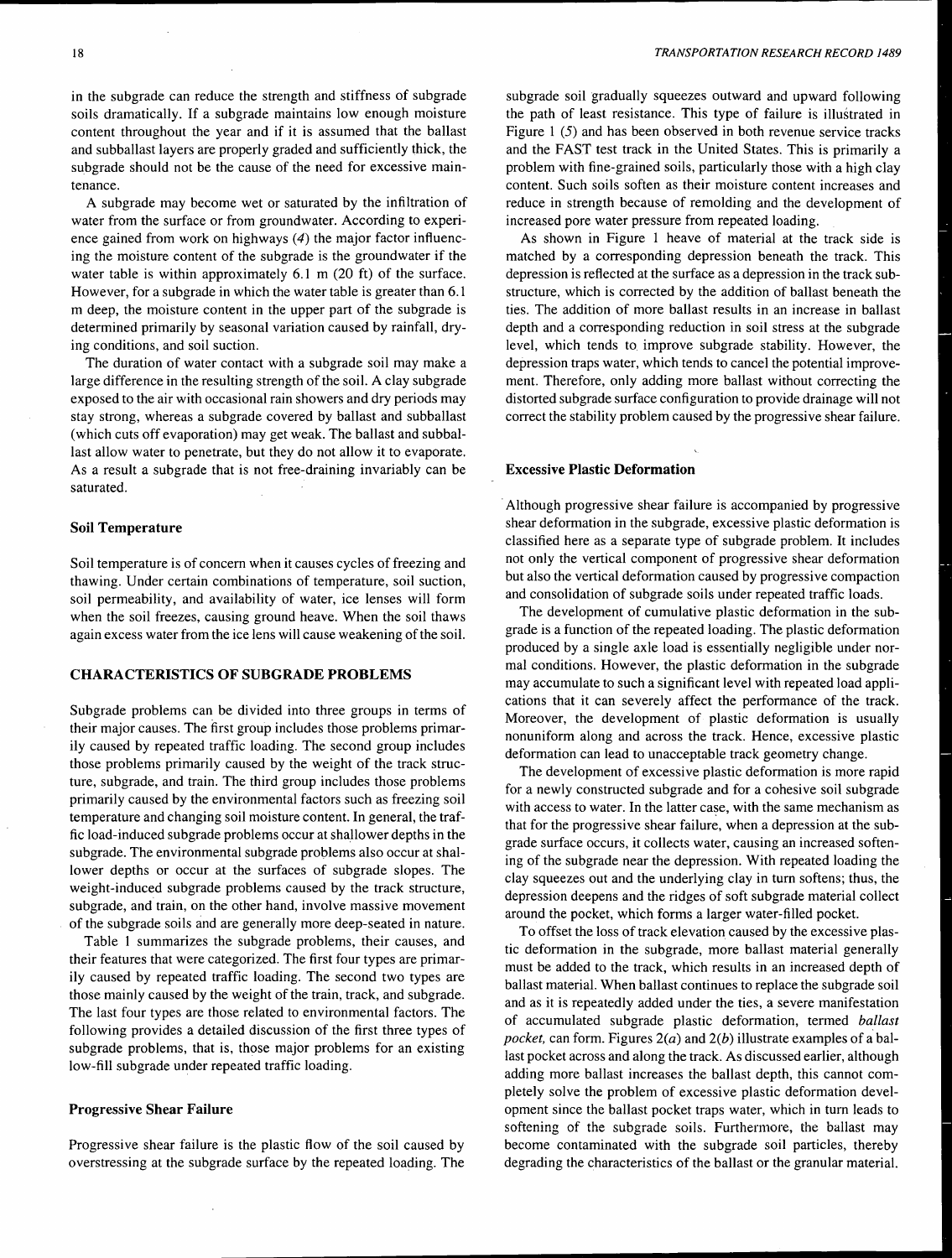| Type                                              | Causes                                                                                                                                      | Features                                                                                         |
|---------------------------------------------------|---------------------------------------------------------------------------------------------------------------------------------------------|--------------------------------------------------------------------------------------------------|
| Progressive shear failure                         | - repeated over-stressing<br>- fine-grained soils<br>- high water content                                                                   | - squeezing near subgrade surface<br>- heaves in crib and/or shoulder<br>- depression under ties |
| Excessive plastic deformation<br>(ballast pocket) | - repeated loading<br>- soft or loose soils                                                                                                 | - differential subgrade settlement<br>- ballast pockets                                          |
| Subgrade attrition with<br>mud pumping            | - repeated loading of subgrade<br>by ballast<br>- contact between ballast and<br>subgrade<br>- clay rich rocks or soils<br>- water presence | - muddy ballast<br>- inadequate subballast                                                       |
| Liquefaction                                      | - repeated loading<br>- saturated silt and fine sand                                                                                        | - large displacement<br>- more severe with vibration<br>- can happen in subballast               |
| Massive shear failure<br>(slope stability)        | - weight of train, track and<br>subgrade<br>- inadequate soil strength                                                                      | - high embankment and cut slope<br>- often triggered by increase in water<br>content             |
| Consolidation settlement                          | - embankment weight<br>- saturated fine-grained soils                                                                                       | - increased static soil stress as from<br>newly constructed embankment                           |
| <b>Frost action</b><br>(heave and softening)      | - periodic freezing temperature<br>- free water<br>- frost susceptible soils                                                                | - occur in winter/spring period<br>- rough track surface                                         |
| Swelling/Shrinkage                                | - highly plastic soils<br>- changing moisture content                                                                                       | - rough track surface                                                                            |
| Slope erosion                                     | - running surface and<br>subsurface water<br>- wind                                                                                         | - soil washed or blown away                                                                      |
| Soil collapse                                     | - water inundation of loose soil<br>deposits                                                                                                | - ground settlement                                                                              |

TABLE 1 Major Subgrade Problems and Their Features

#### Subgrade Attrition with Mud Pumping

Subgrade soil attrition by ballast followed by mud pumping of soil particles into the ballast voids is a combined result of repetitive dynamic load applications, free water, and the existence of fine soil particles at the subgrade surface. This type of distress occurs when ballast is placed directly on fine-grained soils and soft rock (5). The high degree of stress at the ballast-subgrade interface causes the wearing away of the soil or rock subgrade surface. In the presence of water [Figure  $3(a)$ ] the products of attrition and water combine to form mud. Under repeated loading this mud pumps upward into the ballast voids [Figure  $3(b)$ ]. This process will cause settlement of the track and loss of drainage capacity in the ballast, which in tum decreases the shear resistance and the resilience performance of the ballast layer.

The mud in the ballast generally consists of particles of silt and clay. This attrition has been observed in cuts with subgrades of siltstone, shale, slate, or sometimes sandstone, which have durability problems under repeated loading, as well as in soft subgrades. Subgrade strength is not a basis for determining whether this problem will occur.

Mud in ballast can also be formed from products of ballast or subballast breakdown or from particles entering from the surface. They do not represent subgrade problems. Care must be taken to distinguish the sources of mud because the remediation for these \_ problems is quite different from the remediation for the subgrade attrition.

Mud pumping from the subgrade can be prevented by placing a layer of properly graded subballast as shown in Figure  $3(c)$  to prevent the formation of a slurry by mechanically protecting the subgrade from attrition and penetration by the overlying coarse-grained ballast. It also prevents the upward migration of a slurry that forms at the subballast-subgrade interface by virtue of the filtering properties of the subballast. The mud pumping problem can be reduced by providing adequate drainage to ensure that water does not remain in the ballast and at the ballast-subgrade interface.

#### Other Subgrade Problems

In addition to the three major types of subgrade problems discussed earlier, other subgrade problems may also lead to track subgrade failure or excessive track maintenance. The characteristics of those subgrade problems are also summarized in Table 1. For more detailed discussion readers are referred to the work of Selig and Waters  $(5)$  and Selig and Li  $(6)$ .

#### EVALUATION OF SUBGRADE PROBLEMS

For an existing subgrade two different situations need to be considered. The first situation is when an existing track line is planned to carry more traffic or heavier axle loads. A track that performs well without subgrade problems under current axle loads and traffic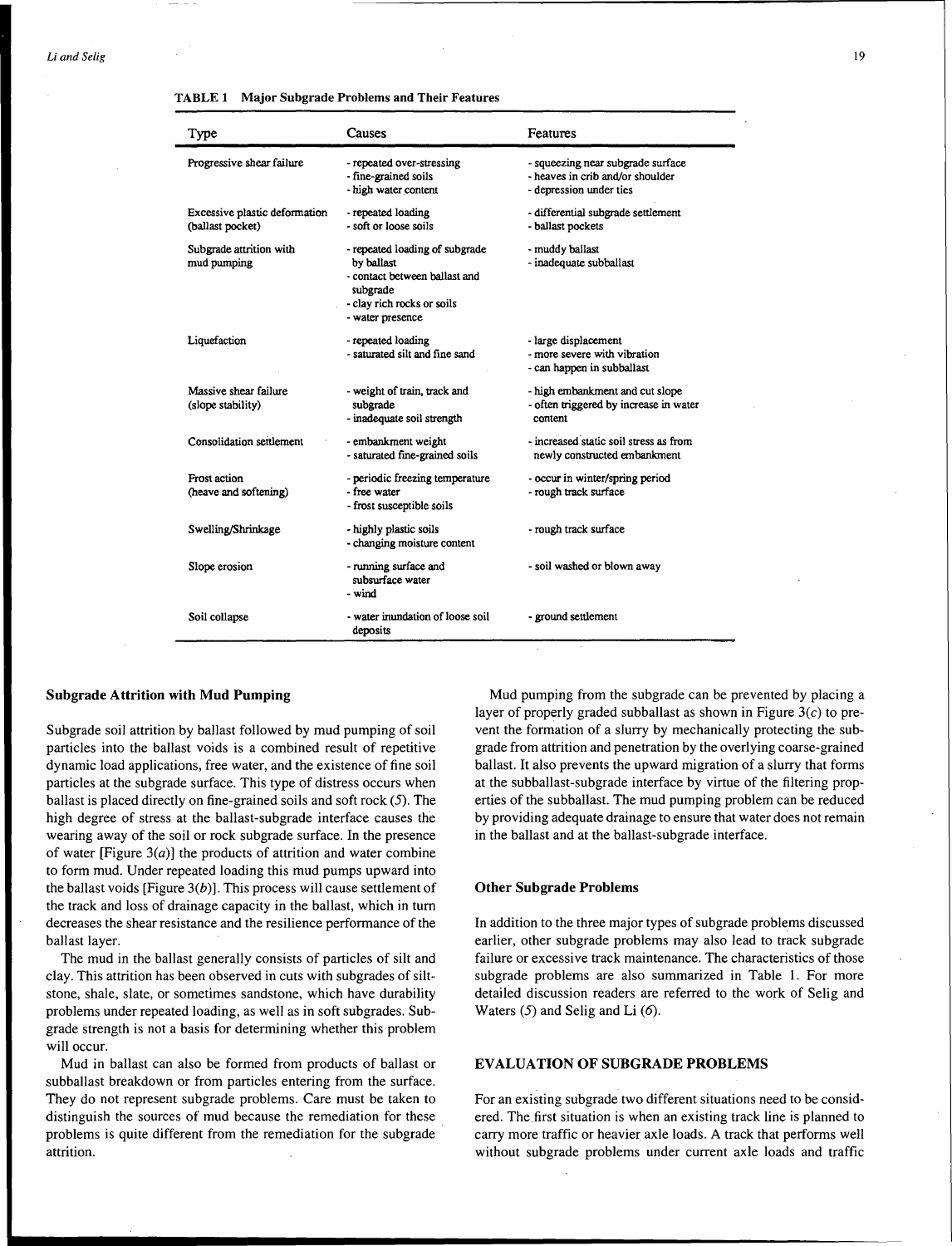

FIGURE 1 Development of progressive shear failure.

density may not perform as well after the change in traffic. Thus, an evaluation of the supporting capacity of the subgrade is required with the planning of a traffic change. In this situation the major objective is to assess the overall conditions of the entire length of the track subgrade and identify those sites with potential problems. The second situation takes place when a specific track site is constantly plagued by track foundation problems. In this situation the major objective of the evaluation is to determine the major causes of the problem and consequently design remedial measures to correct the problem.

The focus of a subgrade evaluation is different between these two situations. The investigation in the first situation needs to cover a much larger area and is more concerned about the overall conditions of the subgrade in terms of strength and stiffness properties. On the



(b) Longitudinal Section

FIGURE 2 Ballast pockets.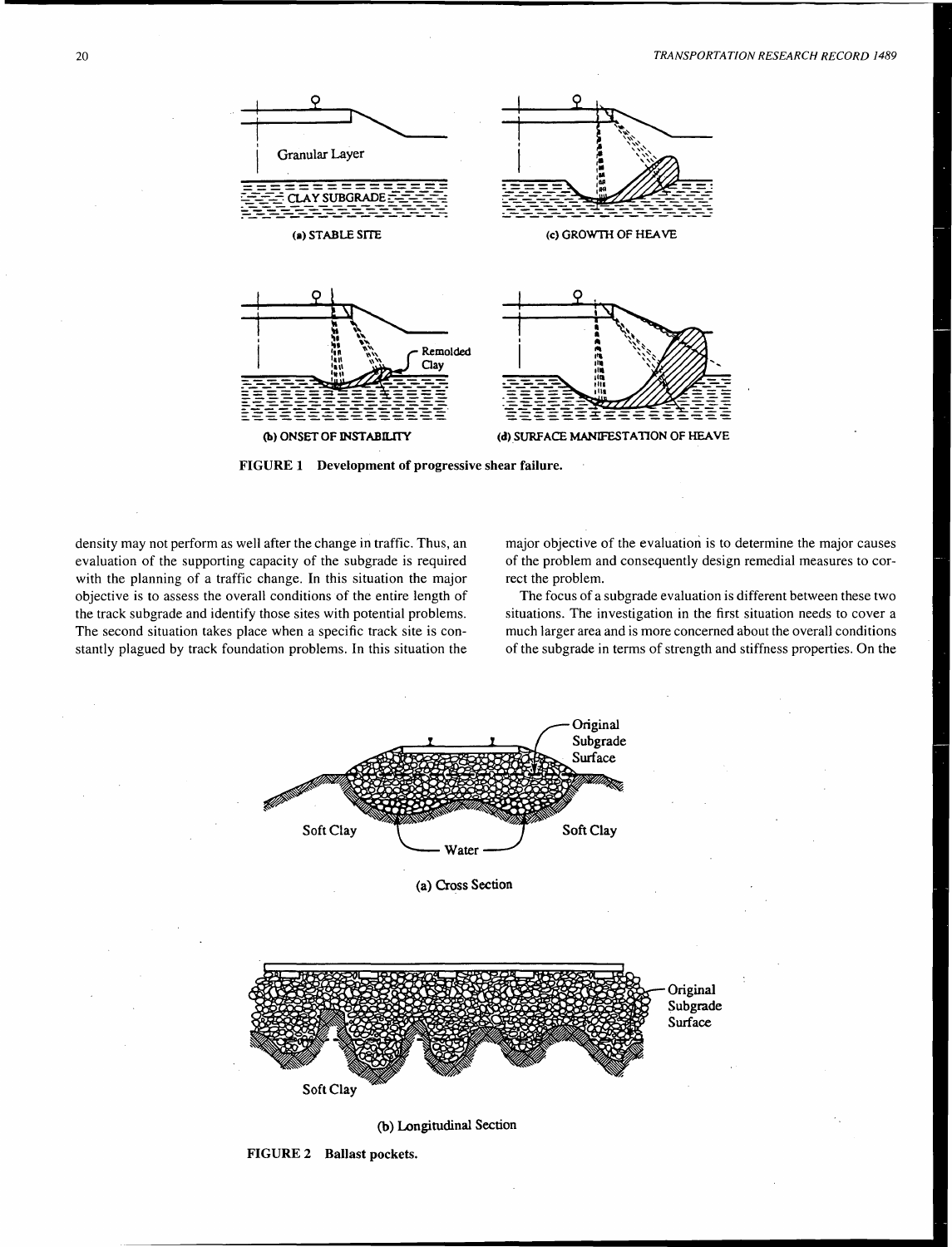

**FIGURE** 3 Causes **and prevention of subgrade attrition with mud pumping.** 

other hand, the investigation in the second situation is more specific in that it focuses on finding the causes of problems at already identified problem locations.

In this paper the term *identification* is used to represent the subgrade evaluation for the first situation, whereas the term *assessment* is used to represent the subgrade investigation for the second situation.

#### **Identification of Potential Problem Sites**

The recommended approaches include the use of soil, geologic, and hydrologic information for the track route to be considered, combined with visual inspection in the field, review of track maintenance history, and a study of track geometry car measurements.

#### *Soil, Geologic, and Hydrologic Information*

Although subgrade conditions may vary over short distances along the line, it is important to recognize that a valid determination of general conditions and the subgrade problems inherent to such conditions can be deduced from information covering large areas in less detail. This information includes soil, geologic, and hydrologic maps and reports. The principal sources of this information include the U.S. Geologic Survey, the U.S. Department of Agriculture Soil Conservation Service, state and municipal highway departments, and public works departments.

The proper use of this information can provide for the identification of soil deposits, the definition of geologic conditions, and the influence of environmental factors for the track route to be investigated. Particularly important is identification of those subgrade sites with soft soil types.

Figure 4 shows a simplified soil distribution map in terms of the supporting strength of the subgrade soils that the authors developed. In Figure 4, five levels of soil strength are used to categorize the soils in different regions of the United States. The areas with a strength level below medium should be considered areas with potential subgrade problems.

Witczak (7) gave more examples of the distributions of poor subgrade support areas in the United States. In general in the western part of the United States most areas have a severity rating of nonexistent to.limited poor subgrade support. Only a small area has a rating of medium to widespread or more severe. In contrast in the eastern part of the United States a significant portion of the area has a rating of medium to widespread or more severe. Other maps such as the annual precipitation map (7) and the freezing index contour map  $(4)$  can also be used to evaluate the effects of water and temperature on the subgrade. A report by Selig and Li (6) provides a more detailed discussion on the use of this information. This information provides a valid and quick estimation of subgrade conditions for a large area, and use of this information is the most practical way for the preliminary evaluation of subgrade conditions. Thus, each railroad district would benefit from establishing a file of such information for its territory.

#### *Visual Inspection*

Regular and careful inspection of superstructure and substructure conditions of the track by experienced personnel can help to identify areas of subgrade deficiencies.

If mud is observed on the ballast surface an investigation should be conducted to determine the source of the mud. The mud can be from many sources, including the subgrade. Without verification the mud should not be assumed to be an indication of subgrade problems.

Distorted ballast shoulders and drainage ditches accompanied by difficulty in maintaining a stable track geometry is an indication of soft subgrade problems. Minor difficulties with subgrade are likely to become more severe when axle loads are increased.

Embankment and cut slopes should be examined for symptoms of instability such as erosion, water seepage, and slope movement. Shear failure and excessive deformation of an embankment will be accompanied by a track dip. Symptoms such as these may signal a potential future massive failure and so should be given urgent follow-up attention.

Visual inspection in the field can become more effective in identifying a potential subgrade problem if it is performed regularly over each season and after each rainfall. A careful examination of track surface conditions over time provides a good understanding of the influences of the traffic loading and environmental factors such as rainfall.

Visual inspection is just the first step in identifying the causes of substructure-related problems. Because most of the substructure is hidden from view the visual inspection will mainly serve to identify areas requiring follow-up testing and will suggest the type of investigation required. Furthermore, visual inspection alone cannot reveal all potential problem sites when the axle load is to be increased.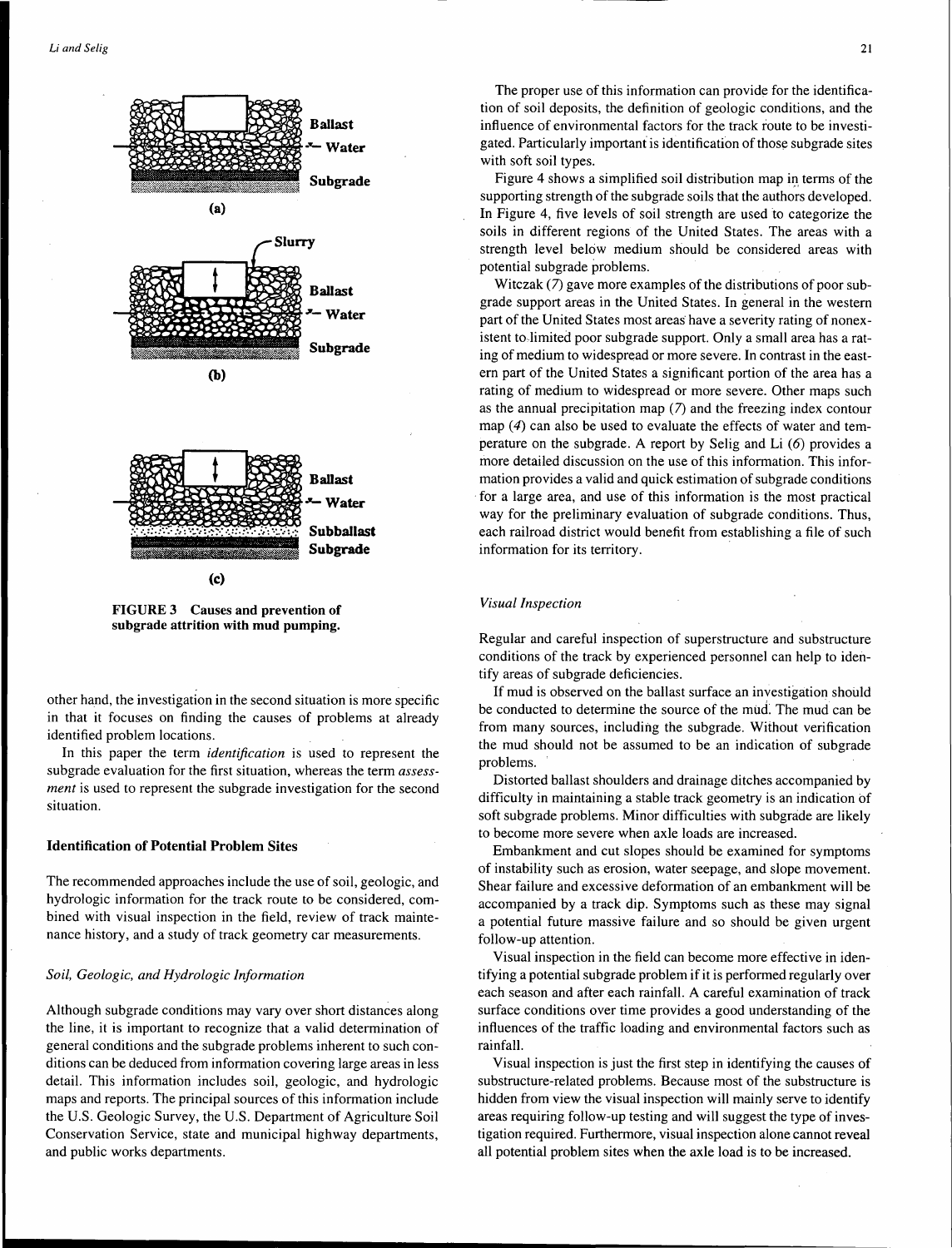

FIGURE 4 Soil strength distribution.

#### *Track Maintenance History*

Access to information on track maintenance history is valuable in identifying problem areas. The desired information includes (a) superstructure characteristics, (b) tamping frequency, (c) ballast type, (d) ballast cleaning or renewal records, (e) traffic characteristics, and (f) other maintenance activities. Some of this information is readily available, whereas other aspects are not. Railroads are encouraged to establish a track maintenance history data base that can be upgraded with information collected during follow-up substructure testing.

#### *Track Geometry Car Measurements*

Track geometry cars provide frequent, repeatable measurements of track geometry such as gage, surface alignment, twist, curvature, and superelevation of the rails. These measurements provide the most efficient means of surveying track conditions on a routine basis and provide an objective, quantitative measurement of the functional conditions of the track that relate directly to train operation.

The recorded geometry car data need to be processed to make the data suitable for evaluating problem areas. These processed data can identify areas with severe roughness characteristics and quantify the rate of geometry deterioration. Research in progress at the University of Massachusetts is seeking to assess the ability to use geometry data for diagnosing the cause of track roughness problems.

Figure 5 shows an example of how the processed track geometry car measurement data can help to distinguish between good and bad subgrade conditions. The measurements for the processing were taken from two track locations at the FAST test site in Pueblo, Colorado  $(8)$ . One section of track was built directly on a stiff subgrade consisting of natural silty sand. The other section of track, however, was built on a soft subgrade consisting of a 1.5-m (5-ft) clay layer with a high moisture content overlying the natural silty sand soil. Except for the subgrade the other components of track superstructure and substructure were similar between these two tracks. Thus, any significant difference in track performance between these two tracks was caused by the difference in subgrade.

The vertical profiles of rails, as represented by the midchord offset, were measured over a 9.4-m (31-ft) chord length. The roughness ( $R^2$ ) is calculated by  $R^2 = \sum d_i^2/n$ , where  $d_i$  is the midchord offset, and  $n$  is total number of midchord offset measurements.

Figure 5 compares the rail vertical midchord ordinate profiles after 60 million gross tons (MGT) of traffic. As can be seen, the track built on the soft subgrade became much rougher than the track built on the strong natural silty-sand subgrade. The difference is even more obvious in terms of the roughness calculation. In fact, the roughness for the track built on the silty-sand subgrade became almost constant after the initial roughness development. On the other hand, the roughness for the track built on the soft subgrade (clay section) grew gradually before 30 MGT and then developed very rapidly.

#### Assessment of Subgrade Problems

Assessment of a subgrade problem as defined in this paper deals more specifically with a particular subgrade site. The major objec-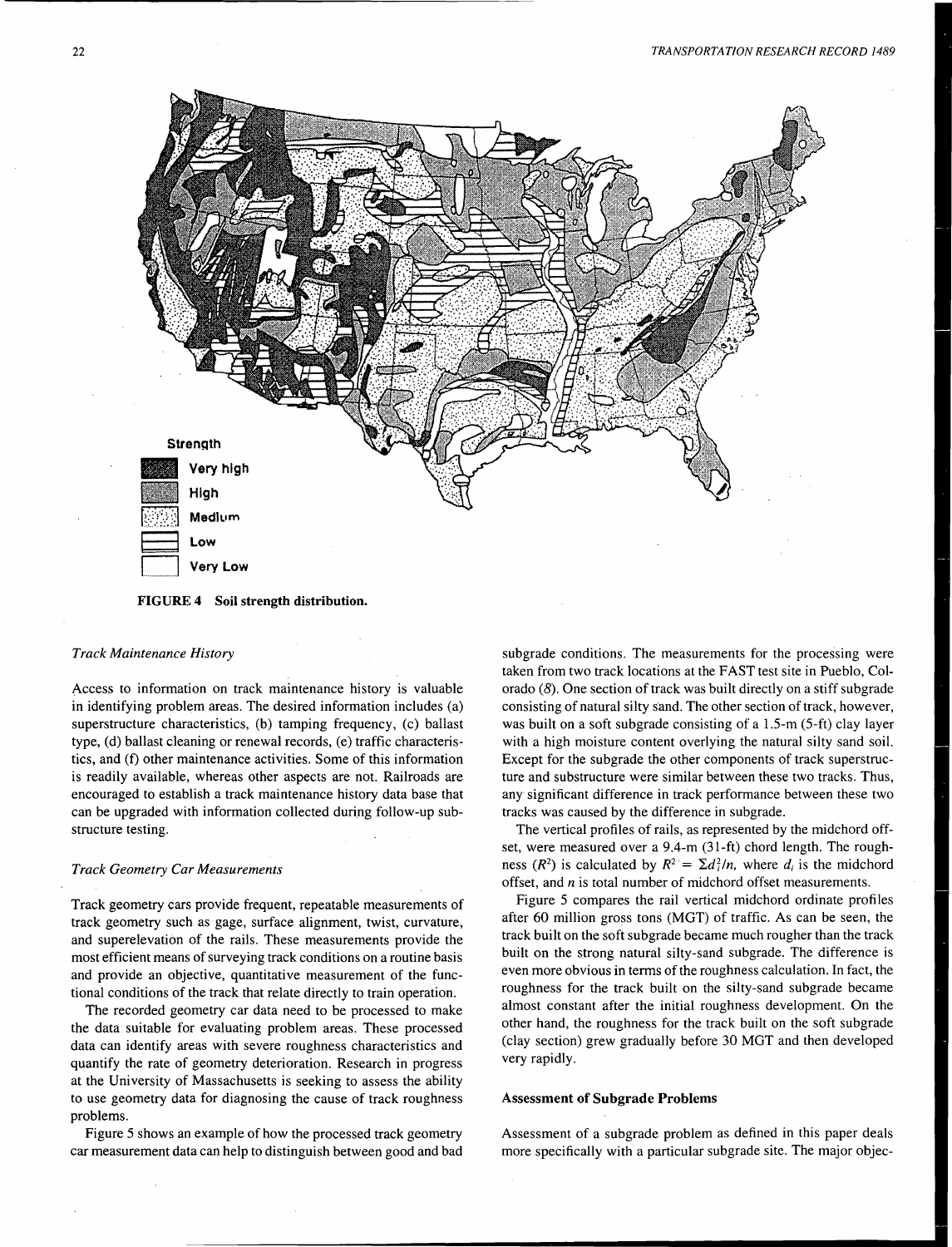



FIGURE 5 Roughness comparison at 60 MGT:  $(a)$  clay section;  $(b)$  silty sand section.

tive of the assessment is to determine the major causes of the problems at an identified high-maintenance track site or to predict where problems might develop with increased axle load. In addition, the assessment of a subgrade also includes the determination of soil properties important for the evaluation of subgrade performance.

The assessment plan should consider the following trends:

1. Some subgrade problems, such as progressive shear failure and subgrade soil attrition with mud pumping, are governed by soil type, soil moisture content, and soil strength within the near-surface portion of the subgrade.

2. Track vertical deformation (both plastic and resilient) is governed by the soil stiffness primarily within the top of 3 to 4.5 m (10 to 15 ft) of the subgrade strata  $(1)$ .

3. In order to have low bearing capacity or significant deformation from rail loading a soft condition must exist within the top 3 to 4.5 m of the subgrade. Such a soft subgrade would most likely consist of a saturated, fine-grained silt or clay soil.

4. A subgrade problem is related to the strength and stiffness properties of the subgrade soils. Thus, laboratory and field soil property tests can be of help in evaluating the subgrade performance and can supplement direct observations of subgrade performance.

The following briefly discusses four major types of assessment approaches: subsurface inspection, laboratory tests, in situ tests, and track stiffness test.

#### *Subsurface Inspection*

The subsurface inspection requires some type of excavation. The major purpose of a field excavation related to subgrade is to examine the conditions between the ballast and subgrade interface and to identify the subgrade soil characteristics and groundwater conditions.

A preliminary investigation of the subgrade can be conducted by using inspection holes dug by hand or by machine at the side of the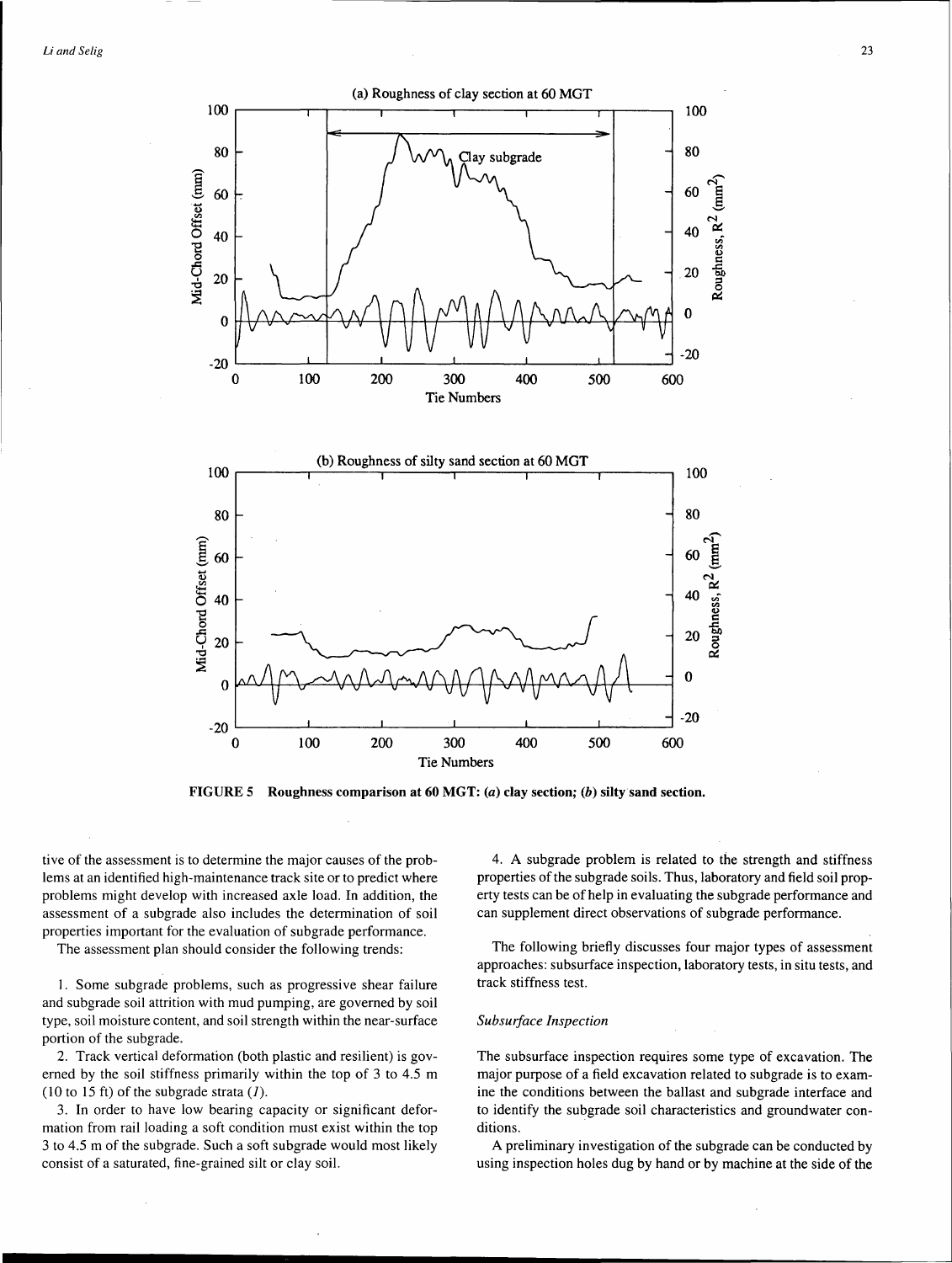track  $[(Figure 6(A)].$  Generally, 1 m or so is about the practical limit for digging depth below the subgrade surface. Because conditions at the top part of the subgrade are often different below the track than at the side of the track, a better inspection can be conducted by removing the ballast shoulder [Fig.  $6(B)$ ]. This permits inspection of the ballast and subballast layers as well, which is usually necessary whenever subgrade information is required.

The next level of investigation involves excavating a cross trench from one side of the track to the other [Figure  $6(C)$ ]. This is important in fully evaluating the ballast, subballast, and upper subgrade conditions because the conditions often vary with position across the track and with depth.

A cross trench will reveal a progressive shear failure of the subgrade. For this type of subgrade failure subgrade heave can often be found penetrating into the ballast shoulders, with depression under the ends of ties. These are important observations that will not be detected without at least a partial-width cross trench. Depths of excavation to at least 1.2 m below the top of the tie are often quite possible.

On the basis of the authors' experience excavating a shallow cross trench is also a good approach for distinguishing subgrade mud pumping from the mud pumping originating from ballast breakdown. For subgrade mud pumping a proper subballast will be absent, and at the subgrade surface fines mixed with water should be observed. With severe cases of subgrade mud pumping subgrade depressions can also be observed. These are produced by the constant attrition of the subgrade surface by ballast particles and the ensuing migration of the subgrade particles into ballast voids.



FiGURE 6 Types of subsurface inspection.

#### . *Laboratory Tests*

Laboratory testing can be used to measure subgrade soil properties on disturbed or undisturbed soil samples obtained from beneath the tracks. Such soil properties include strength, stiffness, grain size, permeability, and moisture content. Recovered soil samples are also used for soil identification and classification. These properties are directly related to subgrade performance.

Soil identification and classification are the single most important laboratory tasks, and often these can be adequately done in the field. It provides a way of estimating the behaviors of subgrade soils. For example, it is critical for identifying the existence of fine-grained soils in a subgrade.

Although the in-place moisture content of a subgrade soil will vary with seasonal conditions, determination of its natural moisture content is always desirable. Often it is possible to determine the suitability of subgrade materials solely on the basis of moisture content and soil classification. For example, since the liquid limit is the moisture content at which the soil begins to become liquid when disturbed, a field moisture content at about the liquid limit will indicate a sensitive soil of very low strength. If the natural moisture content during the wet seasons of the year is less than the plastic limit, a relatively firm material can be anticipated.

A comparison of the physical and chemical properties of the fouling materials present in ballast, of the ballast material itself, and of the subgrade soil underneath the ballast and subballast will help reveal the sources of the fouling materials in the ballast.

#### *In Situ Tests*

Since the traffic load has an influence on a substantial depth of the subgrade it is important to investigate the performance characteristics of all subgrade layers to a depth at which the traffic loads have an insignificant influence. This depth can be considered to be 4.5 to  $8 \text{ m}$  (1). One way of acquiring this information is to obtain soil samples at various depths and locations by boring methods. These samples are then transported to the laboratory for testing. Alternatively, the properties can be estimated in the field by various in situ testing techniques.

In situ tests for predicting subgrade performance offer a rapid means of evaluating subgrade conditions over a large geographic area at a relatively low cost. However, in situ tests should not be thought of as a complete subgrade investigation in that no single test can provide all of the answers for every situation. The in situ tests should always be considered in conjunction with visual observations in the fields, soil, geologic and hydrologic, information; and expected behavior based on soil classification.

A number of in situ tests are suitable for the evaluation of railway subgrade. A brief summary of the applicability of these test techniques under different soil conditions can be found in work by Selig and Waters (5). The selection of in situ tests and the development of a site investigation plan are often difficult tasks in view of the large number of test methods available and the specific subgrade problems and soil types for each site.

The electric cone penetration test (CPT) is particularly suitable for railway subgrade investigations. The test allows rapid assessment of the strength and stiffness of soil at a site by measuring the pushing force required to advance the cone probe into the soil. At the same time the friction force acting on a cylindrical portion of the instrument behind the tip is measured, which helps to estimate soil